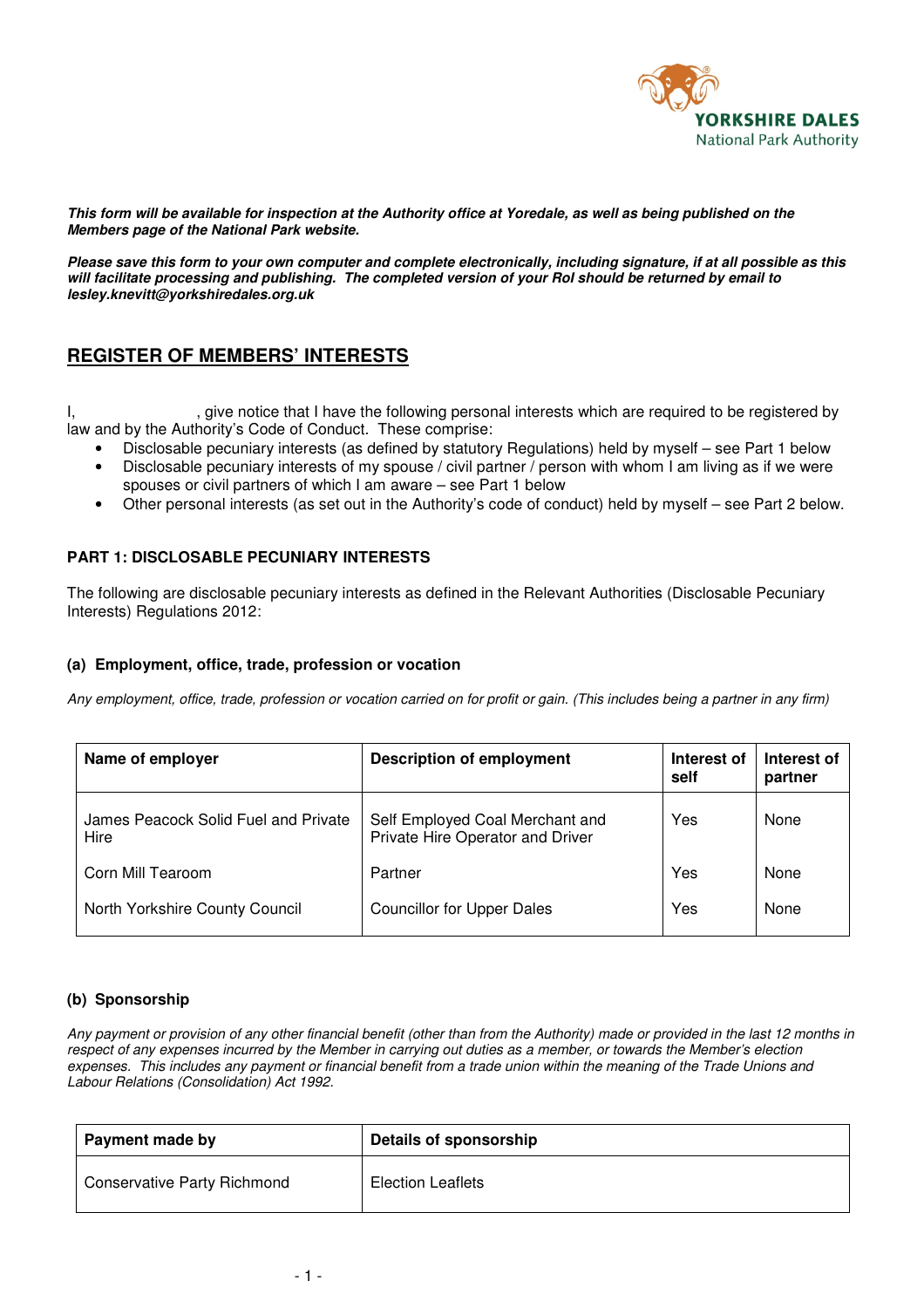# **(c) Contracts**

*Any contract under which goods or services are to be provided or works are to be executed and which has not been fully discharged which is made between the Authority and* 

- *the Member; and/or*
- *to the Member's knowledge, their spouse or civil partner, a person with whom they are living as husband and wife, or a person with whom they are living as if they were civil partner; and/or*
- *any body in which any of the above have a beneficial interest*

| Name of contract  | Details of contract            | Interest of<br>self | Interest of<br>partner |
|-------------------|--------------------------------|---------------------|------------------------|
| Corn Mill Tearoom | Outside catering when required | Yes                 | None                   |

#### **(d) Land**

*Any beneficial interest in land (not including an easement, servitude, interest or right in or over land which does not carry with it a right to occupy the land or to receive income) which is within the area of the Yorkshire Dales National Park.* 

| <b>Address of land</b>                                                                                        | Details of land                          | Interest of<br>self | Interest of<br>partner |
|---------------------------------------------------------------------------------------------------------------|------------------------------------------|---------------------|------------------------|
| Manor Barn, Bainbridge, DL8 3EE<br>Mill Top, Bainbridge, DL8 3EH<br>Corn Mill Tearoom, Bainbridge, DL8<br>3EH | I live with my husband<br>Owner<br>Owner | Yes<br>Yes<br>Yes   | Yes<br>None<br>None    |

#### **(e) Licences for land**

*Any licence (alone or jointly with others) to occupy land in the area of the Yorkshire Dales National Park for a month or longer.* 

| <b>Address of land</b> | <b>Details</b> | Interest of<br>self | Interest of<br>partner |
|------------------------|----------------|---------------------|------------------------|
| None                   | None           | None                | None                   |

### **(f) Corporate tenancies**

*Any tenancy where (to the Member's knowledge) the landlord is the Authority and the tenant is a body in which* 

- *the Member; and/or*
- *to the Member's knowledge, their spouse or civil partner, a person with whom they are living as husband and wife, or a person with whom they are living as if they were civil partners*

*has a beneficial interest.* 

| Address or description of land | <b>Details</b> | Interest of<br>self | Interest of<br>partner |
|--------------------------------|----------------|---------------------|------------------------|
| None                           | None           | None                | None                   |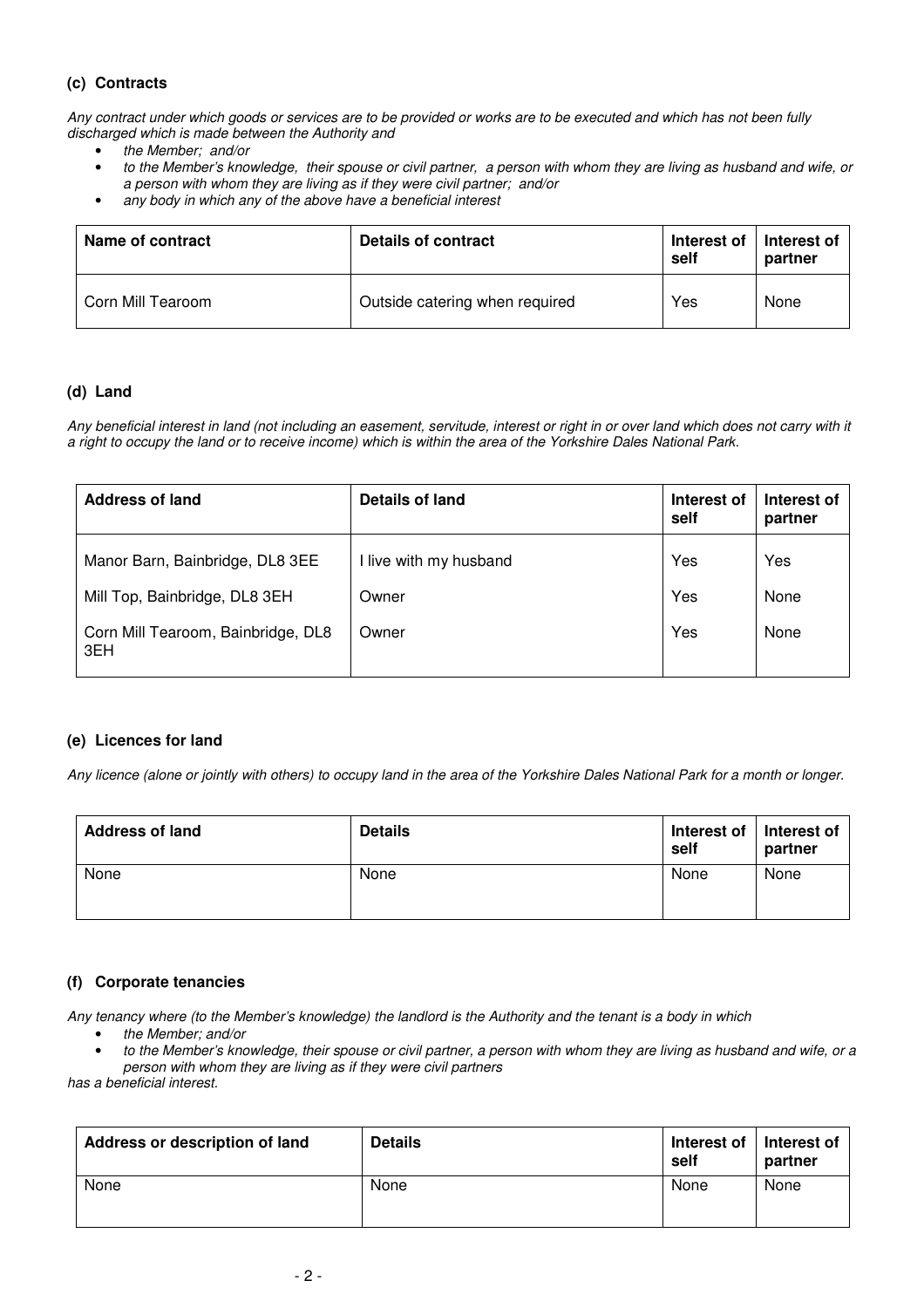# **(g) Securities**

*Any beneficial interest in securities of a body where that body (to the Member's knowledge) has a place of business or land in the Yorkshire Dales National Park and either:* 

- *The total nominal value of the securities exceeds £25000 or one hundredth of the total issued share capital of that body; or*
- *If the share capital of that body is of more than one class, the total nominal value of the shares of any one class in which* 
	- *the Member and/or*
	- *to the Member's knowledge, their spouse or civil partner, a person with whom they are living as husband and wife, or a person with whom they are living as if they were civil partners*

*has a beneficial interest exceeds one hundredth of the total issued share capital of that class.* 

| Name of body concerned | <b>Details</b> | Interest of<br>self | Interest of<br>partner |
|------------------------|----------------|---------------------|------------------------|
| None                   | None           | None                | None                   |

### **PART 2: OTHER PERSONAL INTERESTS**

The following are personal interests as defined in paragraph 3.3 of the Member Code of Conduct:

### **(a) Your membership of any body to which you are appointed by the Authority**

*Please list your membership of any body to which you have been appointed or nominated by the Authority (including Partnerships).* 

| Name of body                                                      | <b>Details</b> |
|-------------------------------------------------------------------|----------------|
| York and North Yorkshire local enterprise<br>infrustructure board | Member         |

### **(b) Your membership of any public body**

*Please list your membership of any public authority or body exercising functions of a public nature (e.g. District/Borough Councils, Fire Authority, Police Authority and Parish Councils, School Governing Bodies etc).*

| Name of body                          | <b>Details</b>                    |
|---------------------------------------|-----------------------------------|
| <b>NYCC</b>                           | <b>Councillor for Upper Dales</b> |
| <b>Richmondshire District Council</b> | <b>Councillor for Yoredale</b>    |

### **(c) Your membership of any charitable body**

*Please list your membership of, or position of general control or management in, any charity, or other body directed to charitable purposes.* 

| Name of body                           | <b>Details</b> |
|----------------------------------------|----------------|
| River Bain Hydro                       | Shareholder    |
| Upper Dales Community Partnership      | Director       |
| Upper Dales Community Land Trust       | Director       |
| <b>Yorebridge Education Foundation</b> | Trustee        |